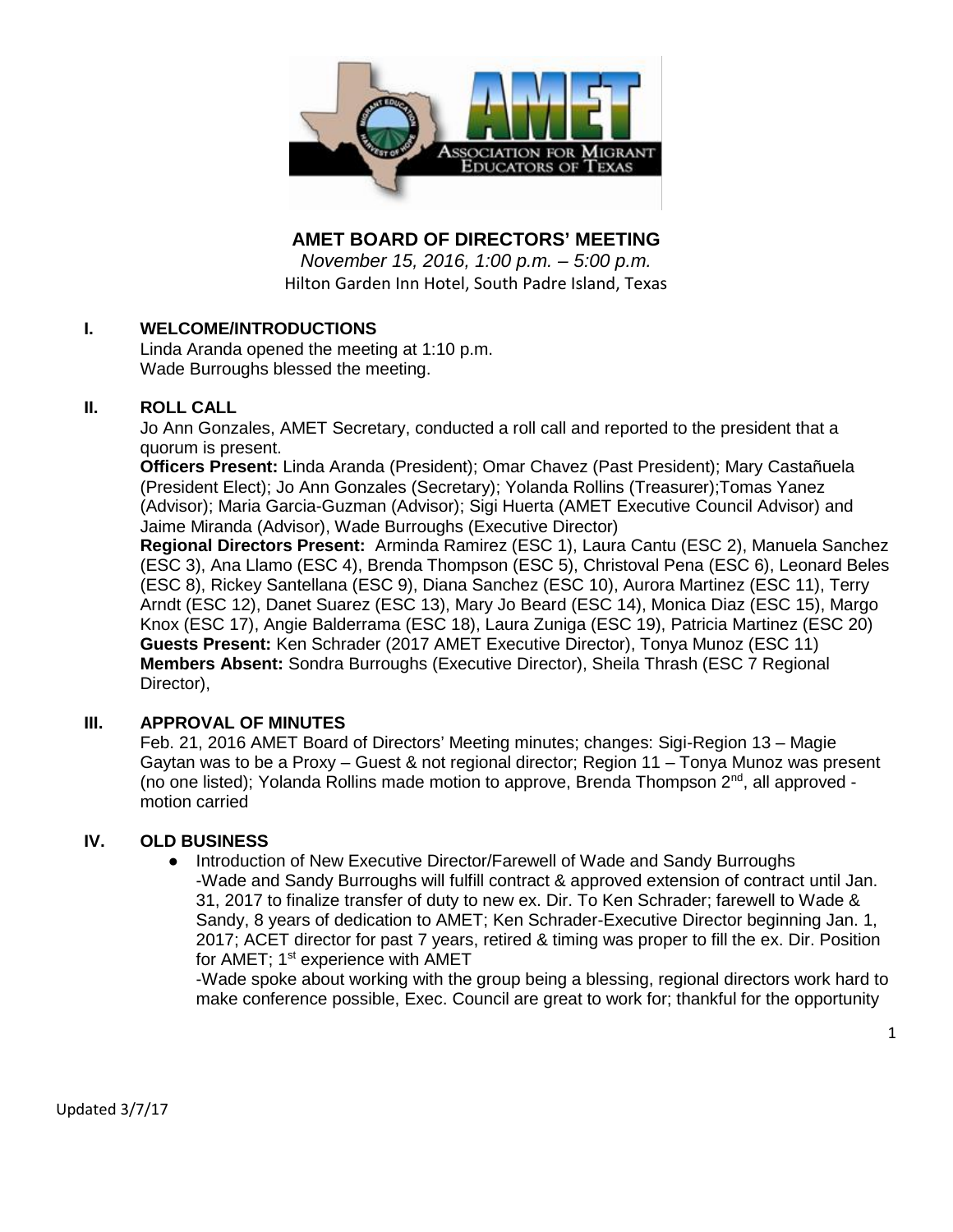to work with AMET; Teresa Short spoke about Sandy's appreciation of everyone's well wishes

-Teresa Short-1<sup>st</sup> conference, excited to help and be on board

-Linda-Teresa was hired in Jan. 2016 as webmaster; tremendous help to all technology and website, registrations, e-blasts; we will discuss extension of the contract; so much involved in putting on the conference, email any information needed or seen on the webpage for AMET that needs to be updated or changed

-Sigi Huerta-Motioned & proposed to group to make Wade & Sandy Burroughs lifetime members of AMET, Ana Llamo 2<sup>nd</sup> the motion, motion approved

- President-Elect, Vice-President, Secretary, Parliamentarian Appointments Linda-Idalia Ibanez went to work for TEA and resigned from President Elect position, Mary Castañuela took the President Elect-coordination of planning committee, voted position for 2 years and then steps into President, Linda will step down & Mary will become the President; commitment is for 6 years, Vice President vacancy was filled by Wendy Branstine; Rachel Morales at Region 20 went to work for Project Smart and could not continue as secretary; Jo Ann Gonzales stepped into the position
- Nominations for New President-Elect and Secretary

-even # Reg. Dir. Positions are up for election, also the President Elect & Secretary were posted; submitted by Nov. 4, 2016; committee has to research that these folks have been members for 2 years & have approval by their supervisors; 1 nominee-Ana Llamo-Pres. Elect; 1 nominee-Jo Ann Gonzales-Secretary

-even # regions will be elected as needed; Wade-member does not need to be present to be elected; alternate does not have to complete a form, alternate does need to be submitted on meeting notes; directors & alternate lists are being passed around for updates; program agenda & meetings will be AMET Membership Meetings-not just regional staff-all region staff; name tags & red shirts needs to be worn by regional director -Thank you notes to be signed by all

- 2016 Conference Review -Wade-planning time; totes are done; attendance by OME, Roger Rosenthal, TEA-Susie Coultress expected; more than 500 expected at conference -facilitators can call Wade or Linda or Sigi or Mary if anything is needed during conference
- Fundraising and Door Prizes -Yolanda Rollins-prizes & items to conf. center by noon-bring at 9am earliest -T-shirts –regional directors -Send a Thank you to Calina Mishay for use of artwork
- Changes to Program -Linda-look through program for any mistakes with rooms, names, grids; let Mary or Linda know so that they may announce this at assembly; p. 5 and p. 7 was moved to Room 202- 70 parents have signed up for this Parent Academy; p. 22 translation equipment will be available; Marlin Perez & Ana Granados were removed as translators due to scheduling conflict; p. 22 session 15-no translator available; p. 23 session 34 will not have translation; p. 59 Sigi Huerta's title should be AMET Executive Council Advisor
- **Other Items**

-ppts to be shared with Teresa-have Mary email the presenters to email their presentation to the webmaster; Leonard-make a link on web link to upload a ppt; Teresa will make instructions to presenters to send or upload ppt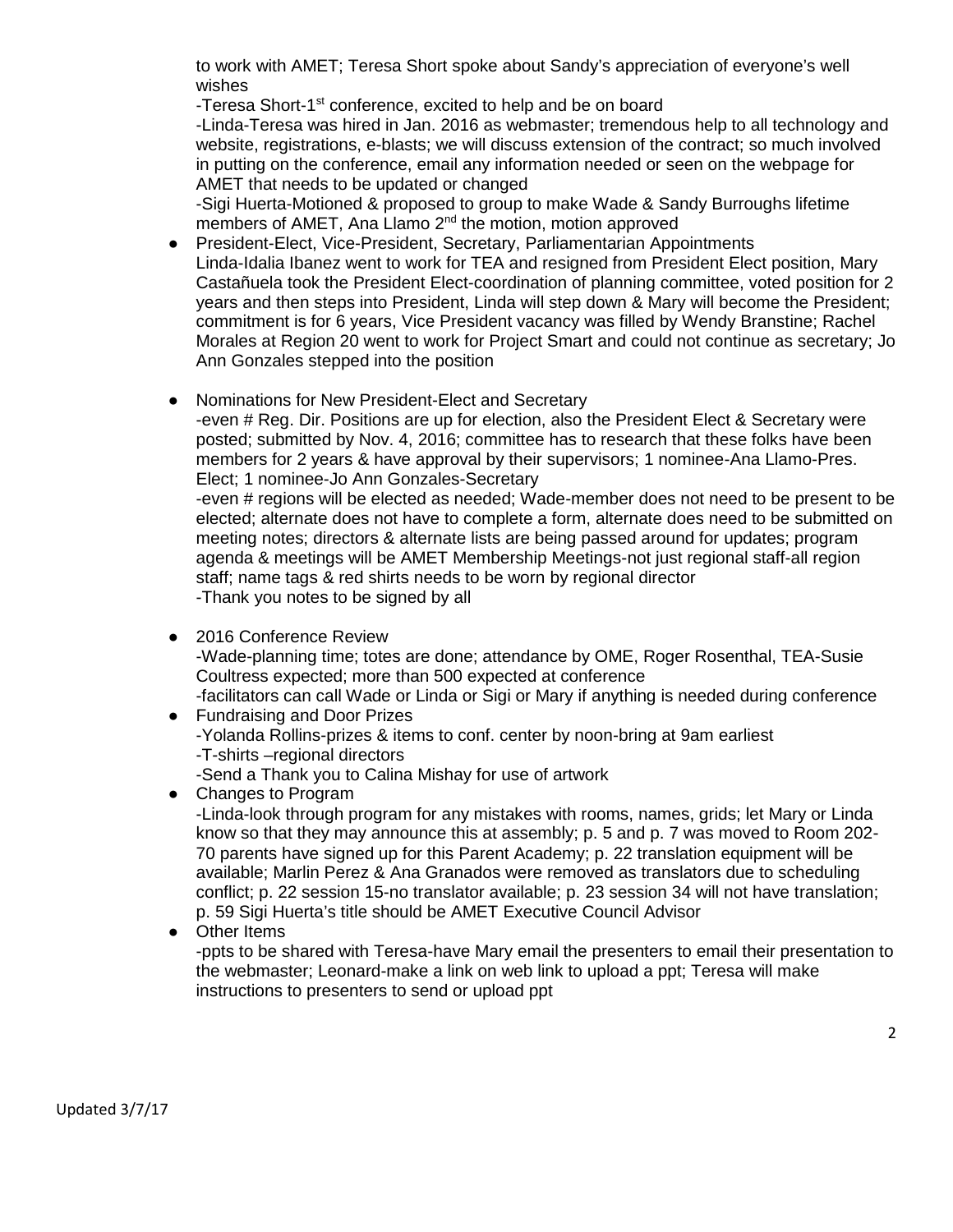## **V. NEW BUSINESS**

- AMET Membership Meetings, Elections, and Feedback (Red Shirt) -Linda-Thursday morning meeting, feedback page discussed-how to better communicate with regional district staff-will be given out on Thursday
- Facilitating Duties and Training -Linda-facilitator list reviewed along with facilitator assignments; switches on grid were updated; Linda-ppt on duties & training, tally evaluations-may go to registration area to tally; facilitator packet has instructions; yellow manila folders; be sure all equipment is ready to go, be sure power cords are left; encourage presenters to use the microphone; white copy of evaluation stays in folder, yellow goes to presenter with thank you card
- Number of Scholarships for 2017

-Wendy Branstine-explained how alternates were chosen, worked with regional directors to find those recipients that were not returning information; thanks given to readers of scholarship essays; training is provided; application history; scholarship applicationapplication states "current COE"-what is considered a "current COE"?

-Tonya Munoz Region 11 & Linda Aranda stated that we serve students through the semester

-Sigi Huerta-at one time the students were eligible for scholarships if they have been migrant in high school

-Rickey Santellana-suggested we use TEA's definition of migrant & current COE -Mary Castañuela -eligibility for any high school student with eligibility during any moment during their high school year

-Ana Llamo-within previous 36 months

-Wendy Branstine-needs AMET Board of Directors to make determination of eligibility to be senior year,

-Motion made by Matthew Chavez to be eligible at any time during year

2<sup>nd</sup> made by Danet Suarez-Motion carried for any student in final high school year with eligibility during their final high school year is eligible for the scholarship

-all fundraiser money goes toward scholarship fund

-Linda-vendors must contribute by paying for booth, present or registration; donate toward scholarship;

Linda-Vote for # of scholarships to distribute-Sigi Huerta mentioned that those in charge of the budget need to give input since a non-profit cannot keep above a certain amount, Feb. meeting directors can discuss increase or decrease of scholarships

-Margo Knox-Region 17-percentage of profits to be awarded each year as opposed to a specific number

● Recruitment and Retention of Membership/Conference Attendance

-Linda-profit margins, history of AMET conferences began 2008, profits increase when we are at the island; Omar-costs margin decrease due to food costs

-Linda-charged group with discussion with regional meetings to ask with ideas on how to advance membership & conference attendance

-Aurora-how many corporate members-Wade-none; discussion focused on gaining membership within region, HEB & Kiwanis club-typically donate; Maria Garcia-Guzmancontact local Kiwanis or local donation by region; Rickey Santellana-local district to donate; Sigi Huerta-each region to donate or award to a student from their own region; Maria Garcia-Guzman-locally given by the Kiwanis; Linda-Region 6 gives out 2 region scholarships within their own region;

-Linda-bring list of what is done locally to improve attendance & membership